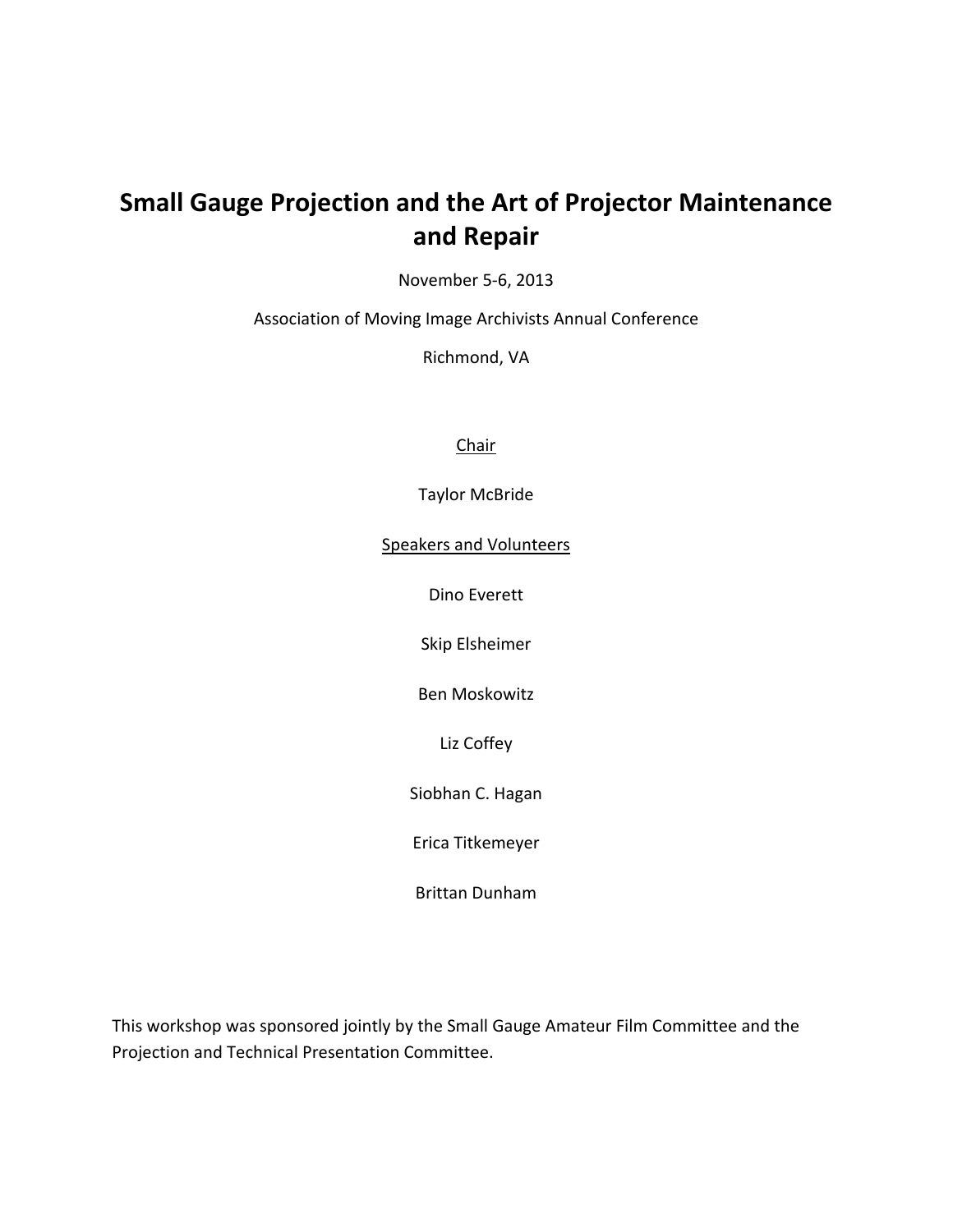

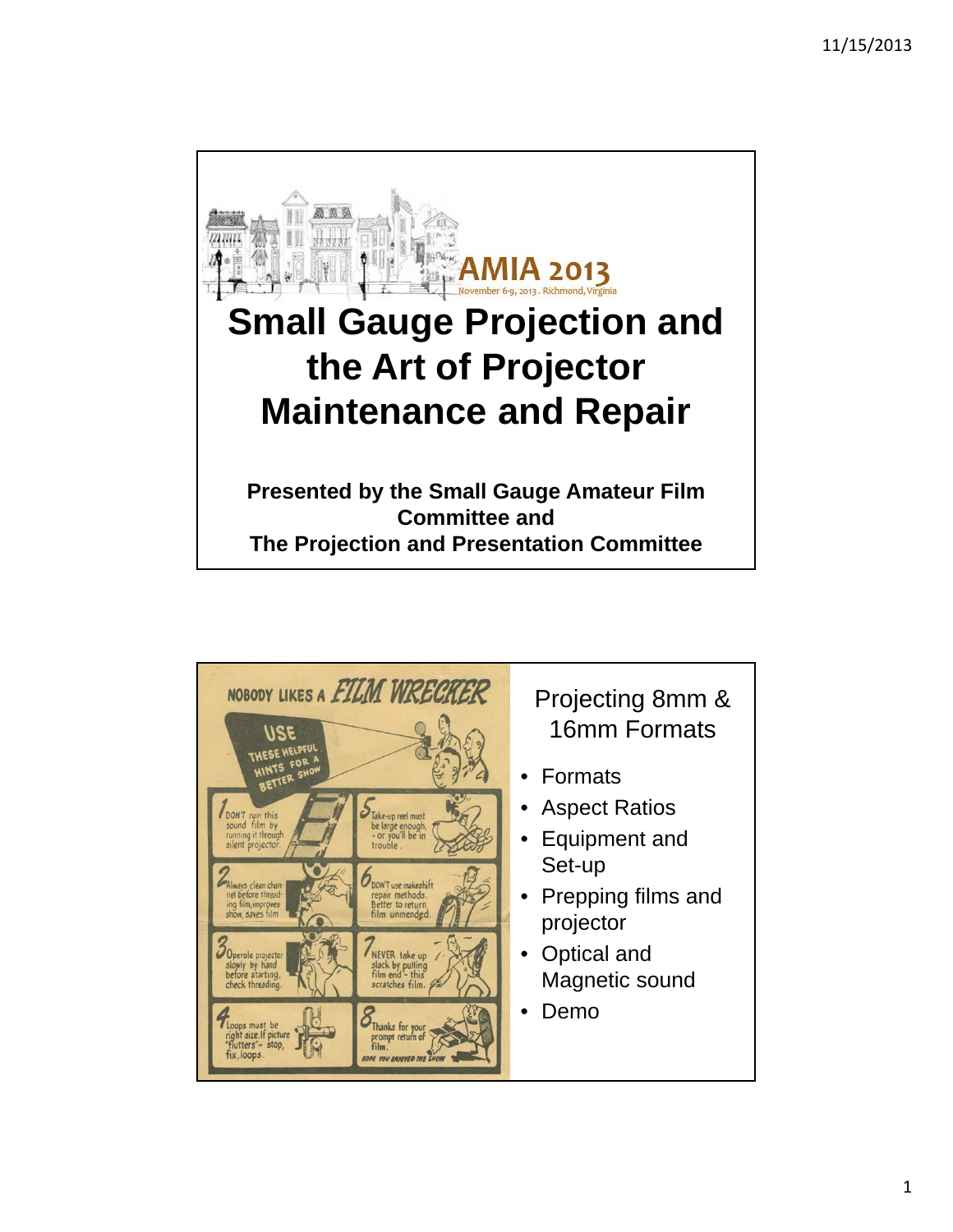

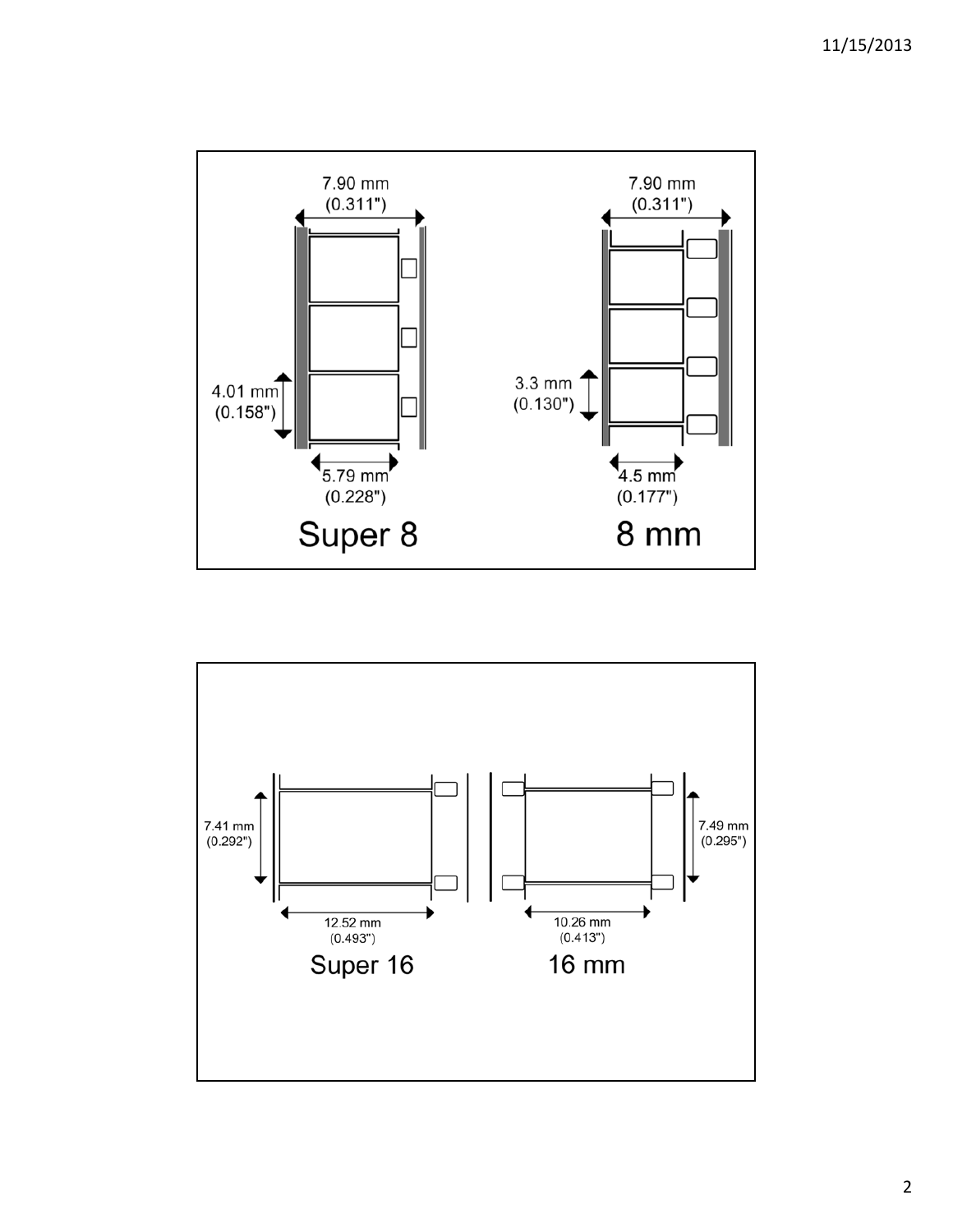# Projector Setup

- Aspect ratio: the proportion of width to height in a projected image (w/h)
	- $-4:3$
- Throw: the distance between the projector and the screen
- Ensure films are presented in their correct screen shape
	- Run lamp without film to see projection area
	- Check for stray dirt or hair in gate

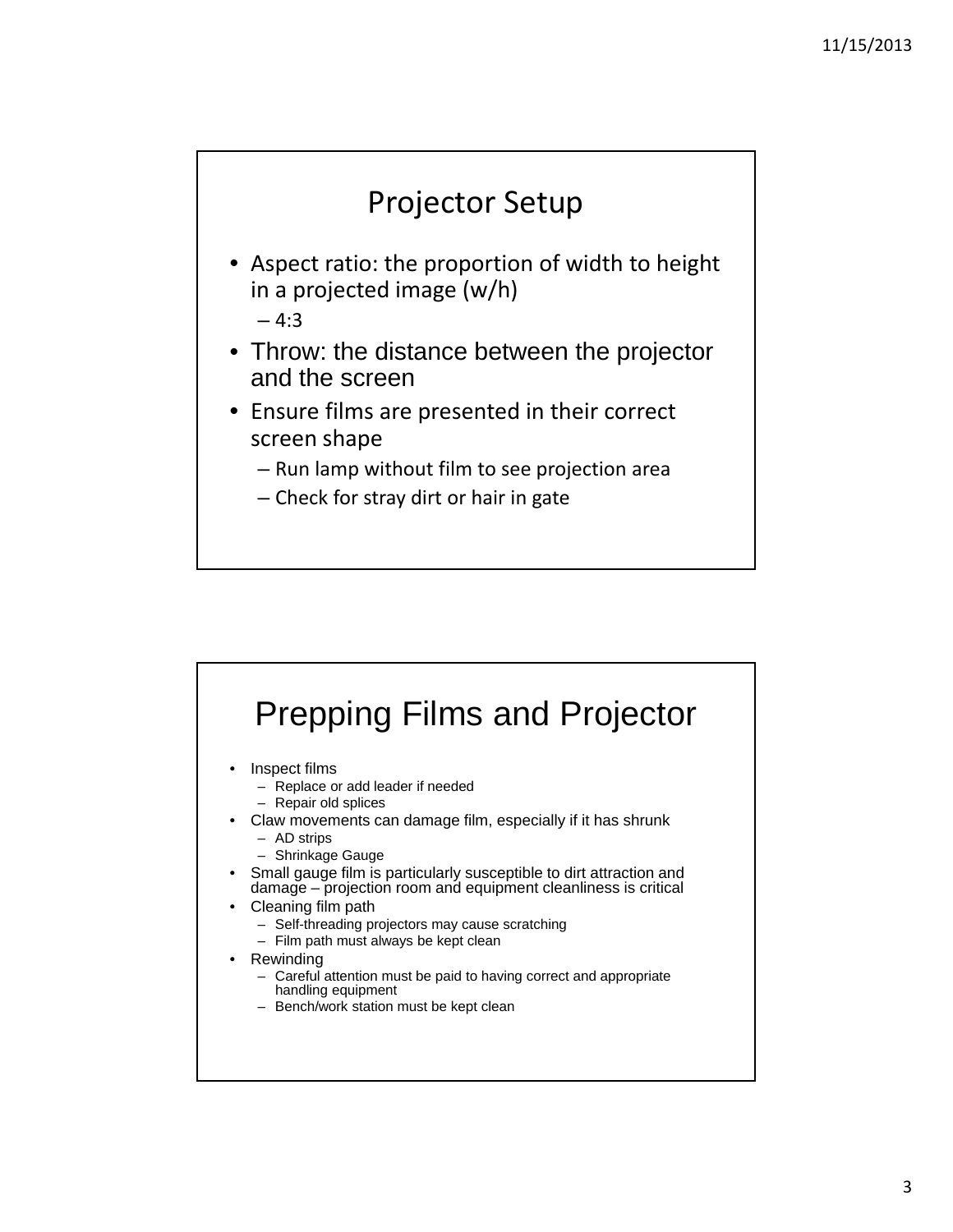

- Do not use unserviceable equipment
- Used equipment should be fully vetted (ex. Running black leader thru)
- Xenon light bulbs preferred (including for portable machines); halogen lamps suitable for small screens up to c. 9ft. Some portable projectors have 300W mercury arc (MARC) lamps permitting a larger screen size
- Workspace with extra leader, splicer, tape, and rewinds

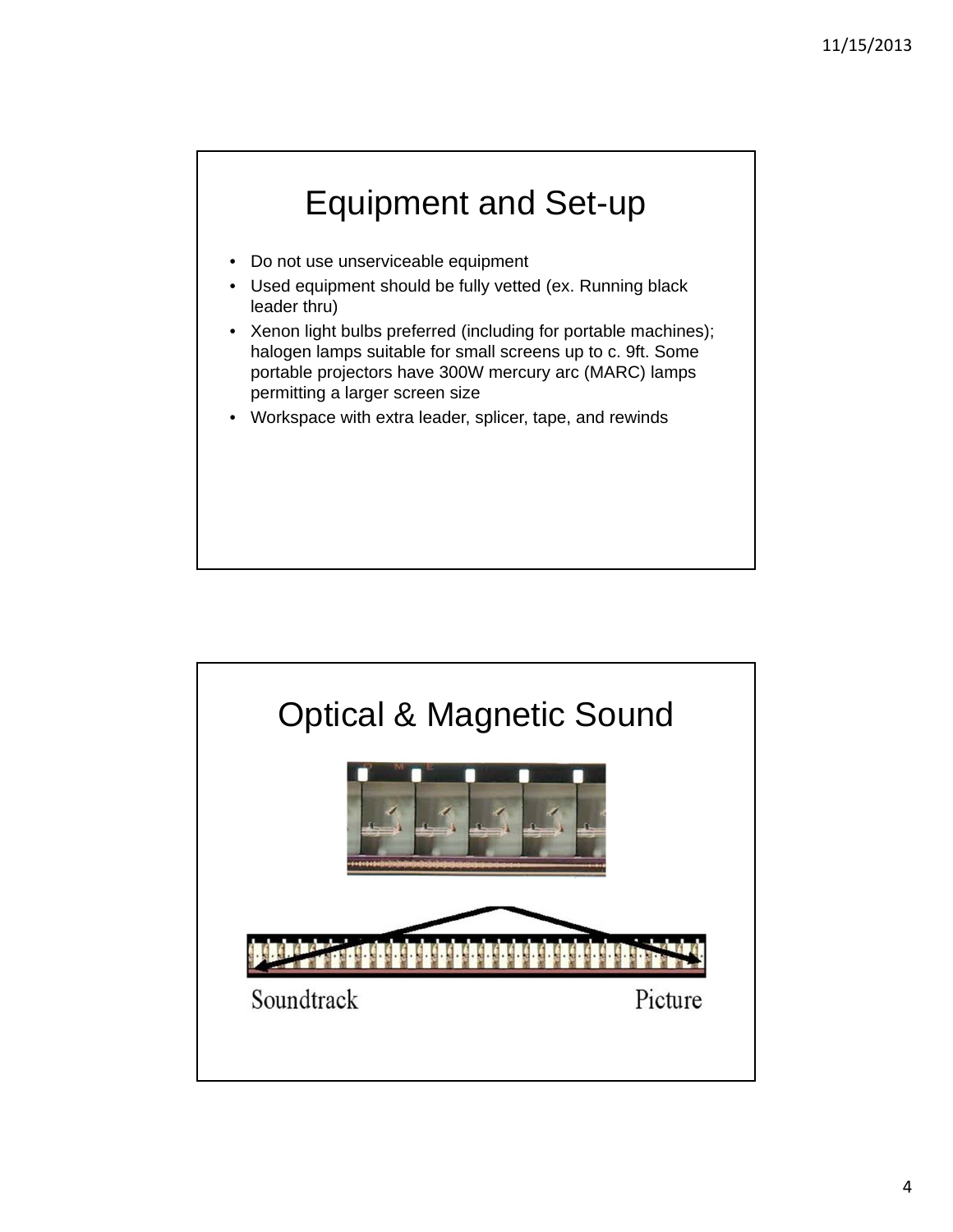# Projection Demonstration

- Threading
- Focus
- Clean projector between screenings
- Learn to service your own equipment! (Hint: Come for Day 2!)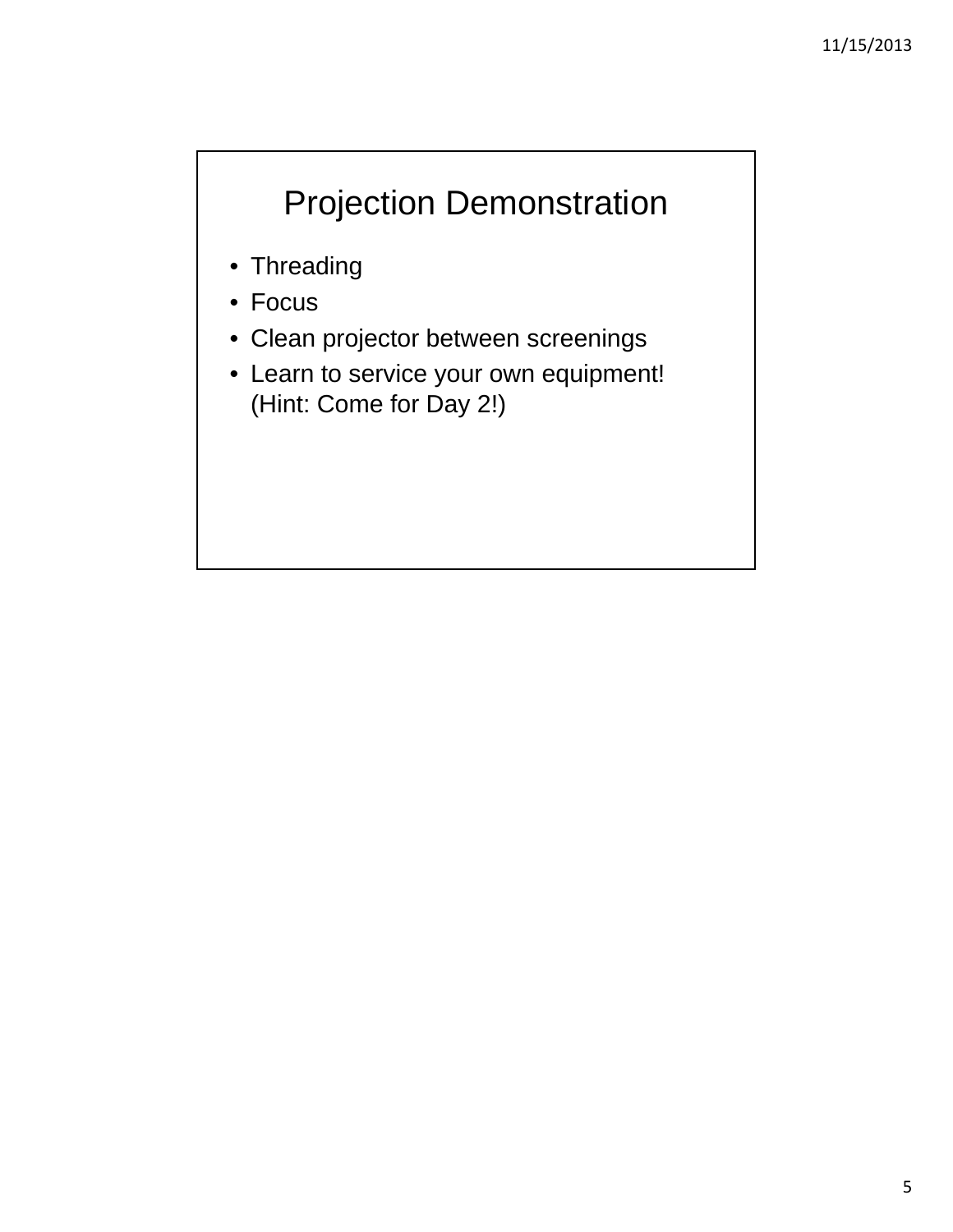

## **Elmo 16 – CL or KODAK CT1000**

## **Basic maintenance**

- 1 Clean gate and pressure pad after each reel, or at least each show
- 2 Use small brush or swab to clean under sound optics
- 3 Take off lower sound control cover plate and clean out debris.
- 4 Take off back cover and clean out dust and debris
- 5 Check fuses most notorious one to blow is the amplifier fuse which also controls rewind motor.
- 6 Keep rollers clean, and regularly check for rubber deterioration
- 7 Check for dried lubrication inside reel arms, if not already change take up to the sturdier notched belt system.
- 8 Make sure slot-in roller turns freely

## **Film scratching**

Usual cause would be the slot in roller is stuck in place and not turning which will scratch the film.

## **Changing the rubber rollers**

The most notorious parts of the Elmo 16-CL are the rubber rollers. Thankfully due to the popularity of the projector a number of places offer replacements such as

Larry Urbanski at **urbanskifilm.com** Richard C Patchett at **rcsclassic16mm.com**

The best thing to do when acquiring a new Elmo is to touch all of the rollers and make sure none of the rubber comes off in your hand or leaves an indentation from where you touched it. If it does they need replacing , otherwise the rubber can get all over the machine and any films you run through it, and then the cleaning is a much more difficult procedure.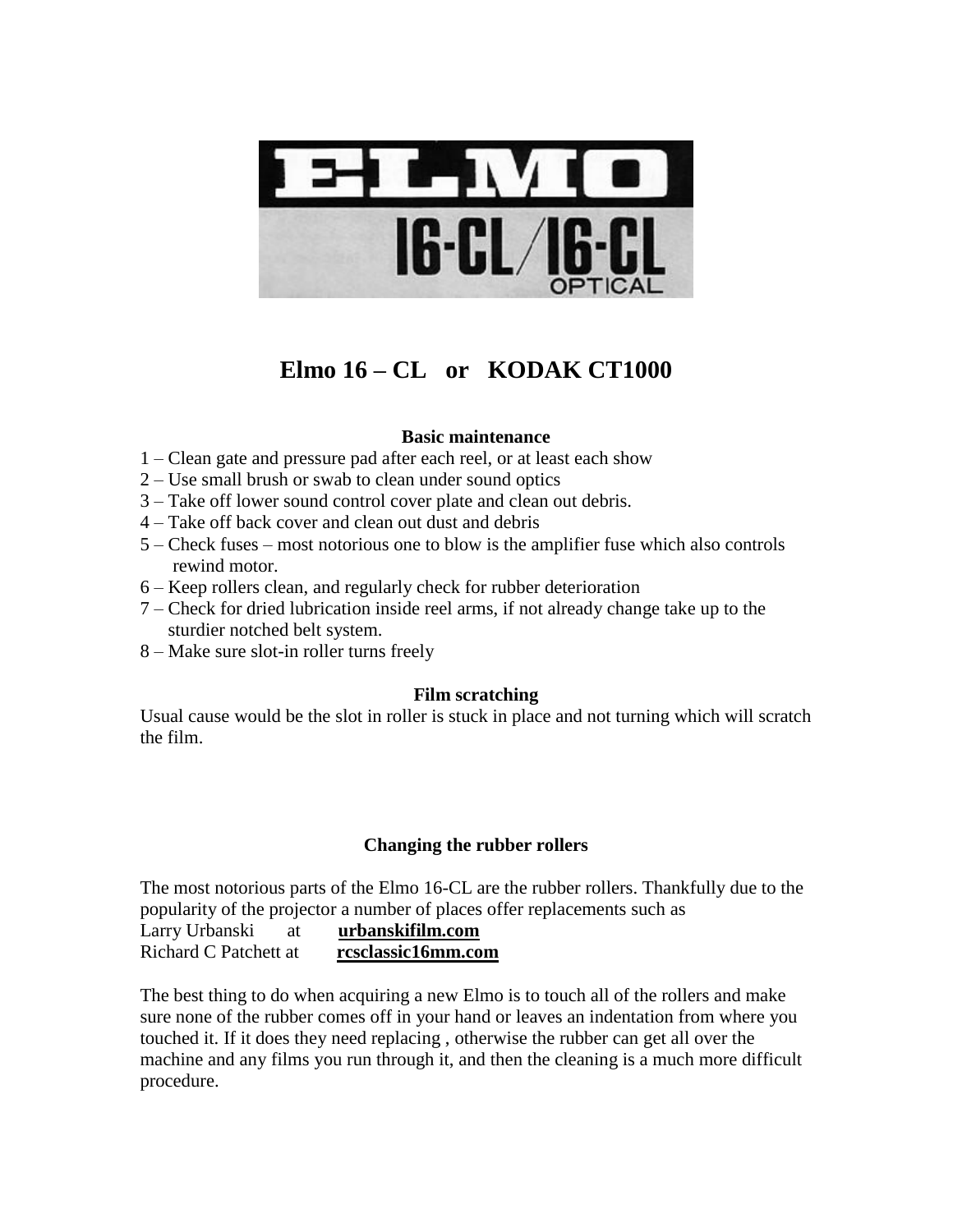

- 1 Remove face plate and sound knobs depending on model.
- 2 Change Brake roller by removing small nut and washer
- 3 Change spring Brake roller by popping off the E-Ring
- 4 To reach the next 2 pad rollers you need to make sure that the entire face plate has been removed.

5 – First remove the E-ring that holds the two shafts together and slip it off so you have access to both rollers.

- 6 Next remove each E-ring to slide rollers off.
- 7 replace all parts in reverse order of removal.

**Change out the takeup gear to the retrofitted toothed gear.**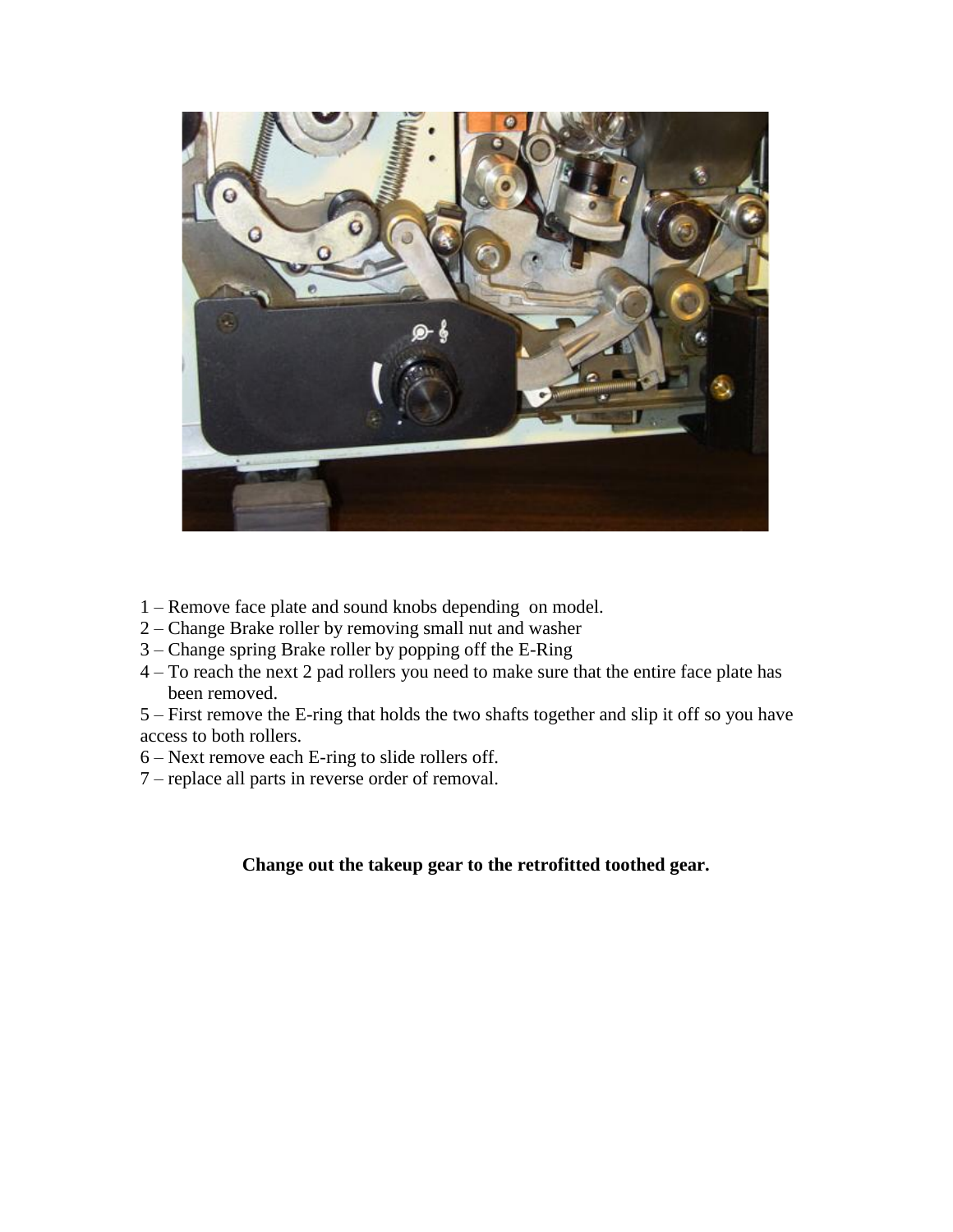## **SUPER 8 SOUND PROJECTOR**



Leon Norris 215-439-1228

- 1 Keep machine well oiled but make sure not to get any on rubber parts.
- 2 Can rough u the rubber wheels with light sandpaper if needed.

3 – Make sure plastic guide doesn't catch on 1200 foot reels

4 – Check main drive and rewind belts and replace if necessary (many options online (ebay) to purchase belts)

---If you have to change the belts you will probably have to use an entire box of q-tips cleaning all of the old black rubber goo from all inside the machine. Time consuming but necessary.

5 – Regularly exercise all buttons related to sound operation as oxide will build up and interrupt the sound.

6 – Check takeup arm - sometimes lubricant on the gear may have gotten into the (clutch) assembly and may be resolved by loosening the allen key and removing the gear and metal collar for cleaning and adjustment. If this is the clutch assembly then there should be a compression washer or material between the teflon gear and the metal collar that should be cleaned and then recompressed (the stronger the compression, the stronger the takeup torque). Just not too tight the takeup reel/spindle needs to slip or it can break the film at a splice or a brittle area."

7 - Switch the speed control back and forth between 18 – 24 while motor is not running to make sure things are switching smoothly

Alcohol on the pinch roller

<http://www.electrolube.com/docs/lubricantmain.asp?id=70>

molylube

## JITTERY IMAGE

1 –Can be dry film, which can be rectified with lubrications such as Filmguard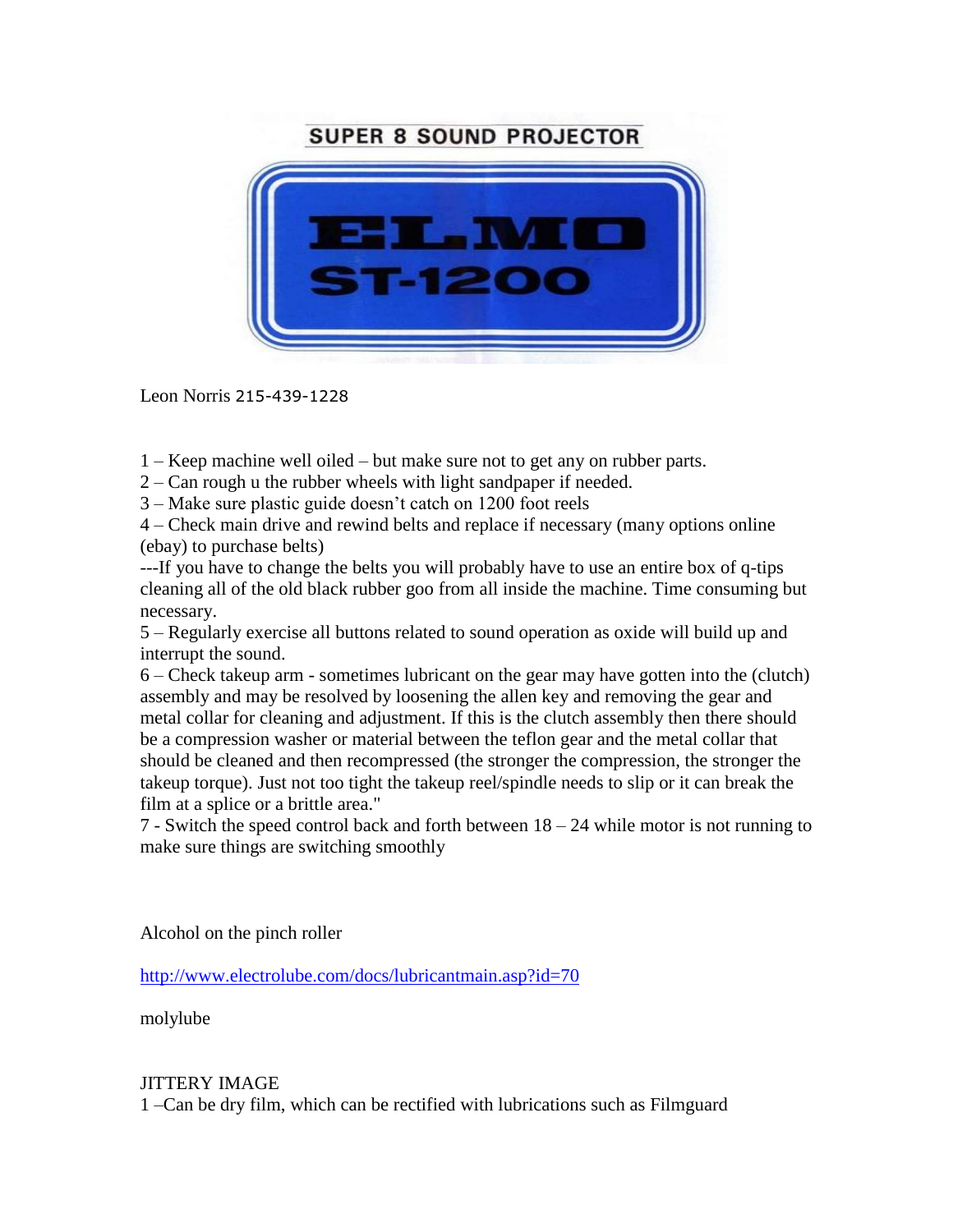2 – Could be the metal guides either side of the back plate in film path. One is spring loaded and the other fixed. In time these guides get worn and grooves do appear in them, which can affect different thicknesses of film, acetate and polyester. One might project better than the other. There are two small screws to each plate, remove them, and unclip the spring on the other one. On examination you might find little notches have been worn into the metal, these can be rubbed out either on a fine oil stone or some fine carbide paper. After they have been rubbed, give them a quick polish on a piece of cloth and re install them. You may have to adjust the outer plate until it just frames your picture and does'nt have the sprocket hole in frame.

3 - Have a look at the snubber roller located below the sound deck, when the machine is running, if the roller dips and the film starts to jump it might be the tension needs adjusting on the spring which is easily done by just loosening the screw and a slight pull on the clip holding the spring then retighten screw.

## SCRATCHING FILM

1 – Check the small plastic rollers on the top of the first sprocket wheel and always make sure they are free of flat spaces and turn freely. If it has silver rollers take the rollers off and clean them well with Alcohol. Also clean inside the rollers where the shaft/screw goes and clean the screws. I have found they run much better without grease being applied to the screw shafts. It's this grease that attracts the dirt which then stops the rollers from turning which in turn causes flats on the rollers with eventual scratching.

2 – Try to NEVER play the film in reverse. Elmo's tend to lose the loop and rub the film against any number of surfaces.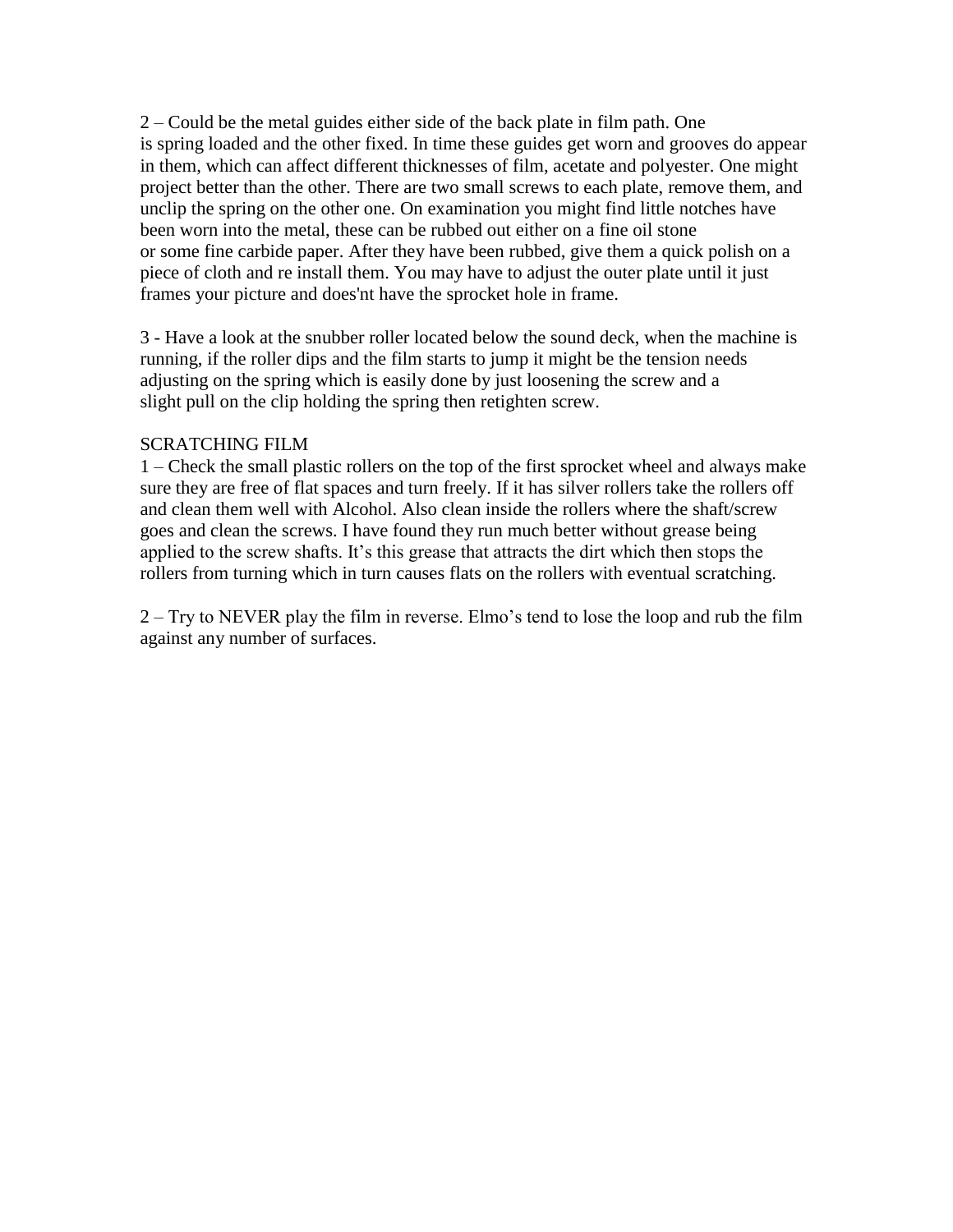

#### **Basic Service**

- 1 NEVER thread machine with cover plate on, ALWAYS watch film entering path
- 2 Clean Gate pieces with alcohol after every use (best if after every reel)
	- Remember to turn the inching knob on back so that the red dot is facing 12 o'clock, and remove lens before removing gate pieces.
- 3 Keep all points lubricated in accordance with manufacturer's lubrication chart
- 4 If sound model regularly exercise record button and spray all jacks and inputs with contact cleaner such as radio shack
- $5$  Check and replace as needed 2.5 amp cartridge fuse

#### **Specific Maintenance Issues**

EUMIG sound head

METHOD 1: (for a quick clean). The sound head is located right underneath the Bulb. It has a white cable coming out of it, which plugs into a receptacle on the chassis. For a real quick clean, take a can of air duster and blast air down into the Teflon film chute at the front of the sound head assembly. This will blow out any loose oxide particles in the sound head. This process is recommended after every couple of reels, to keep oxide from building up inside the head assembly.

METHOD 2: (FOR A THOROUGH CLEAN, THIS PROCEDURE TAKES ABOUT 30 MINUTES, AND REQUIRES DISSASSEMBLY OF THE SOUND HEAD).

1. Set the control knob to the Forward position then pull off the black control knob at the side of the projector. Remove the lamp housing cover.

2. Pull off the volume control knob and the mixing control knob.

3. Undo the screw located between the volume control knob and the mixing knob, and pull the side panel forward and out to expose the inside of the projector.

4. Unplug the sound head, then undo the single screw which bolts the sound head to the chassis wall.

5. Remove the sound head.

6. Look at the sound head. There are a total of 6 screws in view. Do NOT touch the four innermost screws, they are used for the critical elevation and azimuth alignment of the sound head to the magnetic tracks on the film. Undo the 2 outer screws to remove only the MU-METAL magnetic shield, and the pressure pad assembly. You now have total access to the heads and pressure pads for a thorough cleaning with alcohol. Be very gentle in wiping the head areas. You may wish to de-magnetize the heads while you are at it, using a Radio Shack tape- head demagnetizing probe. Also polish the film channel and pressure pads with Pledge or Favor furniture polish.

7. After cleaning, reassemble the metal shield and pressure pad assembly to the head, and tighten down the 2 outermost screws.

8. Align locating hole on the sound head with the pin in the chassis, and bolt back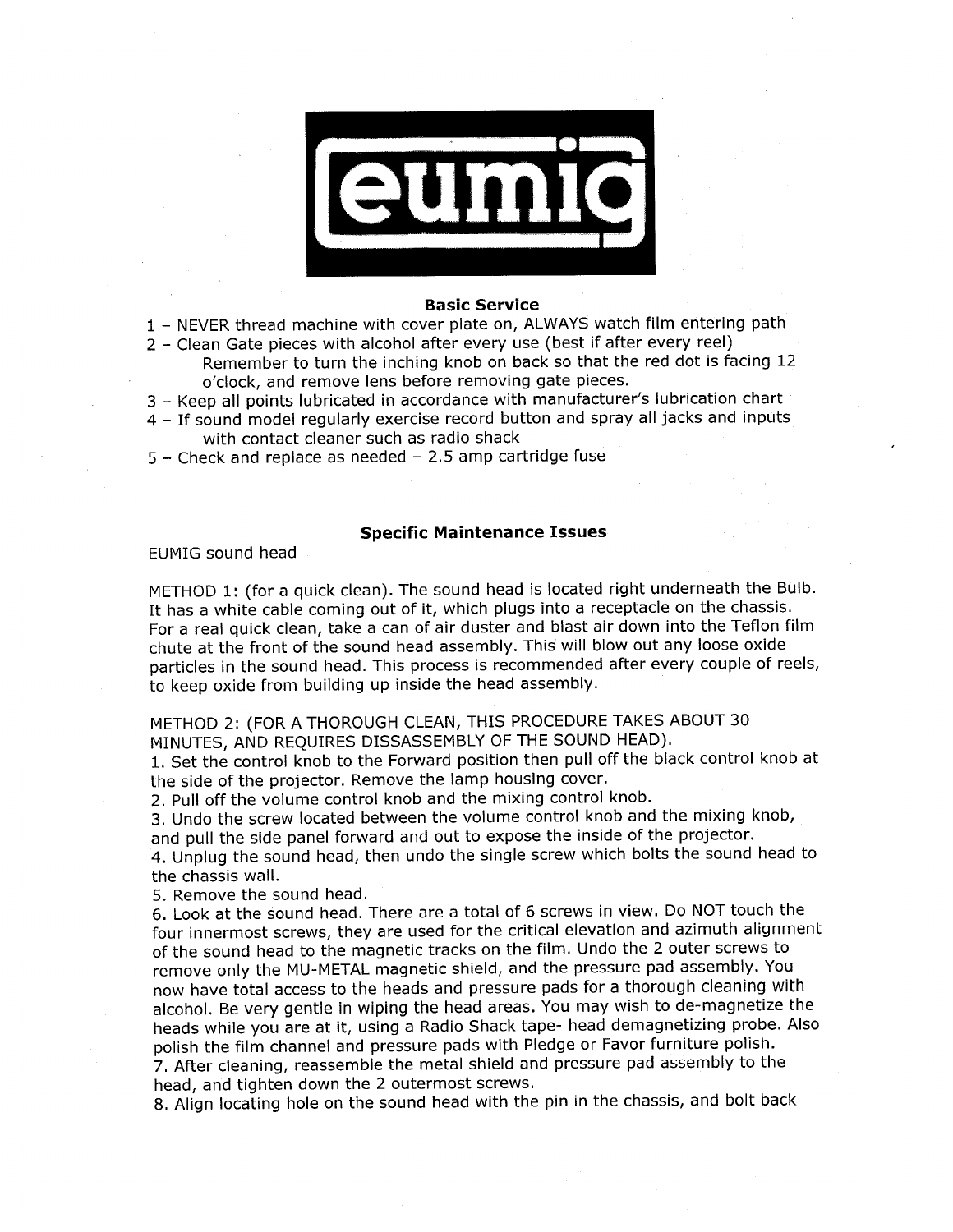into place with the single screw. Plug the sound head back into the wall connector. 9. Reassemble the side panel, audio knobs, and Main control knob. Return the control knob to the OFF position.

#### **SPEED**

Alcohol & very light sandpaper to roughen the rubber wheels. --- Obviously this will only work so many times before the pads are done...

#### **SCRATCHING FILM**

There are mainly 2 spots where scratches are caused on a EUMIG 800 series.

1. Remove lamp house cover.

Take both parts of film guide/aperture plate out of projector and clean film path with alcohol and tissue or ear sticks.

Refer to user manual, otherwise you might destroy claw-pin when taking out parts!! (costly repair)

2. Lamp house cover still removed.

Now take off grey plastic cover (snap on fix) at rear exit of film -directly before take up reel- and look for film guide rollers in 3 or 4 places. Each roller consists of two halves.

Often one half or both halves are missing and film scratches on roller axle and / or housing.

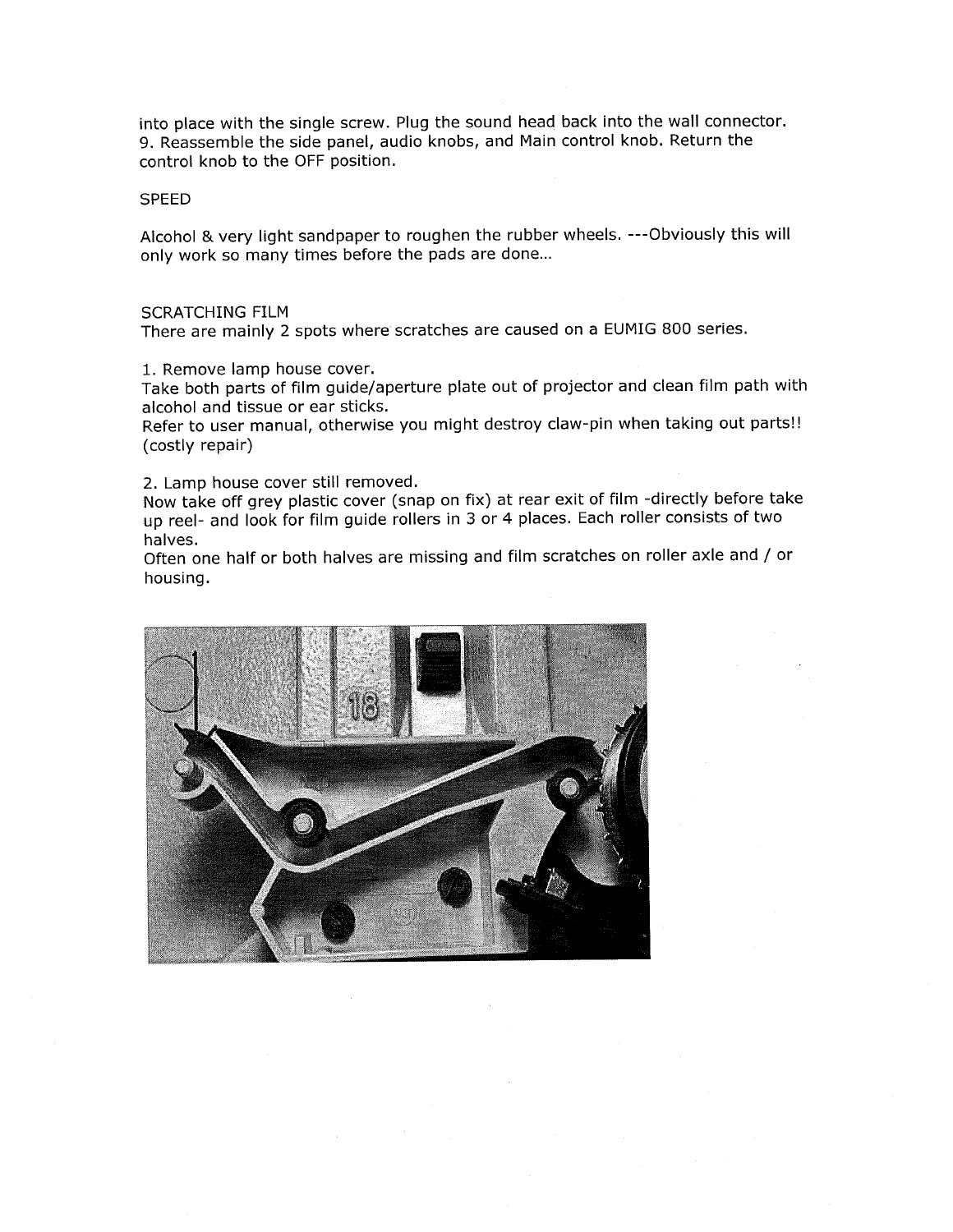## **Suggested Eiki RT/NT/ST Service Protocol**

## **Basic Service (recommended annually)**

- Replace all belts except the main (toothed) drive belt (because this is an expensive one, costing approx. £20), unless the main drive belt is an original Eiki factory natural rubber one, in which case replace it with a synthetic (polyurethane or nitrile) one. In the case of the final generation NT‐series machines with serial numbers above 50000, inspect and advise on the motor belt, too, as this is also an expensive and difficult‐to‐source item.
- If the main drive belt in place is an aftermarket synthetic one, inspect and repair if signs of wear are found.
- Clean all pulleys with isopropanol during belt replacement.
- Lubricate all points in accordance with manufacturer's lubrication chart.
- For ST series models, inspect the cork liner in the take‐up clutch while replacing the belt in the take‐up arm, and replace if signs of wear are evident. If it looks OK, test by running a 1,600 foot film and checking for even take-up. Replace cork liner if take‐up is not even.
- Inspect exciter lamp and replace if carbon deposits can be seen on the inside of the envelope.
- Replace the projection lamp and lacing lamp, or supply spares, if requested.
- Remove and disassemble gate assembly, captive sprocket assemblies and film path components around the sound pickup, and clean thoroughly. In other words, clean all surfaces on and in proximity to the film path that can't be cleaned without unscrewing something.
- Check operation of automatic lacing mechanism if the projector has one, and adjust tensions as necessary.

## **Full‐Scale Service / Refurbishment**

## All the above, except:

• Replace all lamps, drive belts and the cork liner on spec rather than inspect and make a decision according to the amount of wear present.

## Plus:

- Disassemble camtank module, clean out original manufacturer's molybendum grease and replace with new lithium grease. Adjust or replace camtank spring as necessary.
- Adjust claw position and protrusion in accordance with service manual.
- Inspect all bearings for wear. If any are found to be significantly worn, attempt to source replacements and buy them if the owner agrees to the cost involved. However, these are now very difficult to find, and it'll be a case of discussing options with the owner. Regrease all bearings.
- Adjust focus and azimuth of optical sound pickup in accordance with the service manual.
- Clean and degauss magnetic sound pickup if the projector has one.
- Remove amplifier module, lubricate potentiometers and inspect for worn solder joints and other signs of wear. Repair if necessary.
- Disassemble lens elements and clean.
- Adjust alignment of lamp and lens holder for optimal light output.
- Check focus knob for firm operation, and replace focus barrel sheath with one made from 4mm plastic sheathing (e.g. screenwash piping from Halfords) if it's loose.
- **Please Note**: The manufacturer's authorised spare parts have not been available for these machines since the early 1990s. While it's still possible to get replacements for most limited‐life parts (either new ones made for other purposes, or old stock that occasionally surfaces), some can be difficult and/or expensive to obtain. A particular problem at the moment seems to be type BRK exciter bulbs (up from a going rate of around £5 a few years ago to £15‐20 now, as they are only made in small quantities and for use in medical ultrasound equipment) and the toothed motor belts for the final generation of NT series projectors, with serial numbers above 50000. Where problematic and/or expensive parts are found to need replacing, I will discuss options with the owner before going ahead with anything.